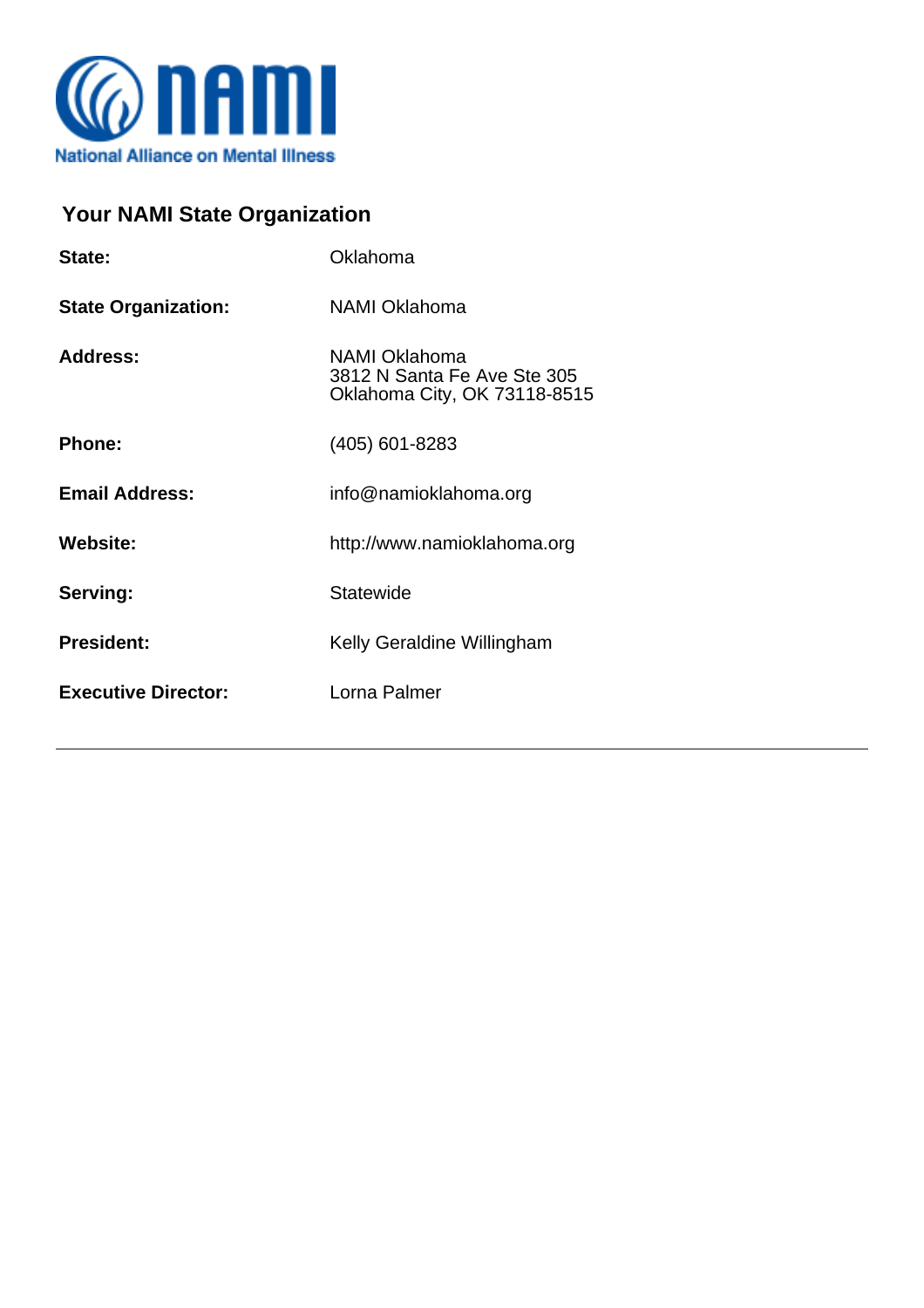| <b>Affiliate Name</b>                        | <b>Contact Info</b>      |                                                                               |
|----------------------------------------------|--------------------------|-------------------------------------------------------------------------------|
| <b>NAMI Chisholm Trail OK</b>                | Phone:<br>Serving:       | (405) 201-7368<br>Kingfisher, Canadian, and Grady Counties                    |
| <b>NAMI Cleveland County, OK</b>             | Phone:<br>Email Address: | (405) 408-0984<br>naminormanok@gmail.com                                      |
| <b>NAMI Greater OKC</b>                      | Address:                 | <b>NAMI Greater OKC</b><br>P.O. Box 5304<br><b>Edmond, OK 73083</b>           |
|                                              | Phone:                   | (405) 408-0886                                                                |
|                                              | Email Address:           | edmond.nami@gmail.com                                                         |
|                                              | Website:                 | http://www.namigreaterokc.org                                                 |
|                                              | Serving:                 | <b>Edmond and North OKC</b>                                                   |
| <b>NAMI Muskogee County, OK</b>              | Address:                 | NAMI Muskogee County, OK<br>619 Main St<br>Muskogee, OK 74401                 |
|                                              | Phone:                   | $(918) 682 - 8407$                                                            |
|                                              | Email Address:           | harrygatewood@gmail.com                                                       |
|                                              | Serving:                 | Three Rivers region                                                           |
| <b>NAMI North Central</b><br><b>Oklahoma</b> | Address:                 | <b>NAMI North Central Oklahoma</b><br>40 Brentwood Dr<br>Stillwater, OK 74075 |
|                                              | Email Address:           | jackie.dahlgren@outlook.com                                                   |
| <b>NAMI Southwest Oklahoma</b>               | Phone:                   | (580) 583-8126                                                                |
|                                              | Serving:                 | Stephens, Jackson, Comanche, Cotton,<br>Tillman, Jefferson, Kiowa, and Caddo  |
| <b>NAMI Tulsa</b>                            | Address:                 | <b>NAMI Tulsa</b><br>708 S Boston Ave<br>Tulsa, OK 74119-1600                 |
|                                              | Phone:                   | (918) 587-6264                                                                |
|                                              | Email Address:           | nami-tulsa@sbcglobal.net                                                      |
|                                              | Website:                 | http://namitulsa.org                                                          |
|                                              | Serving:                 | Tulsa and surrounding area                                                    |
|                                              |                          |                                                                               |